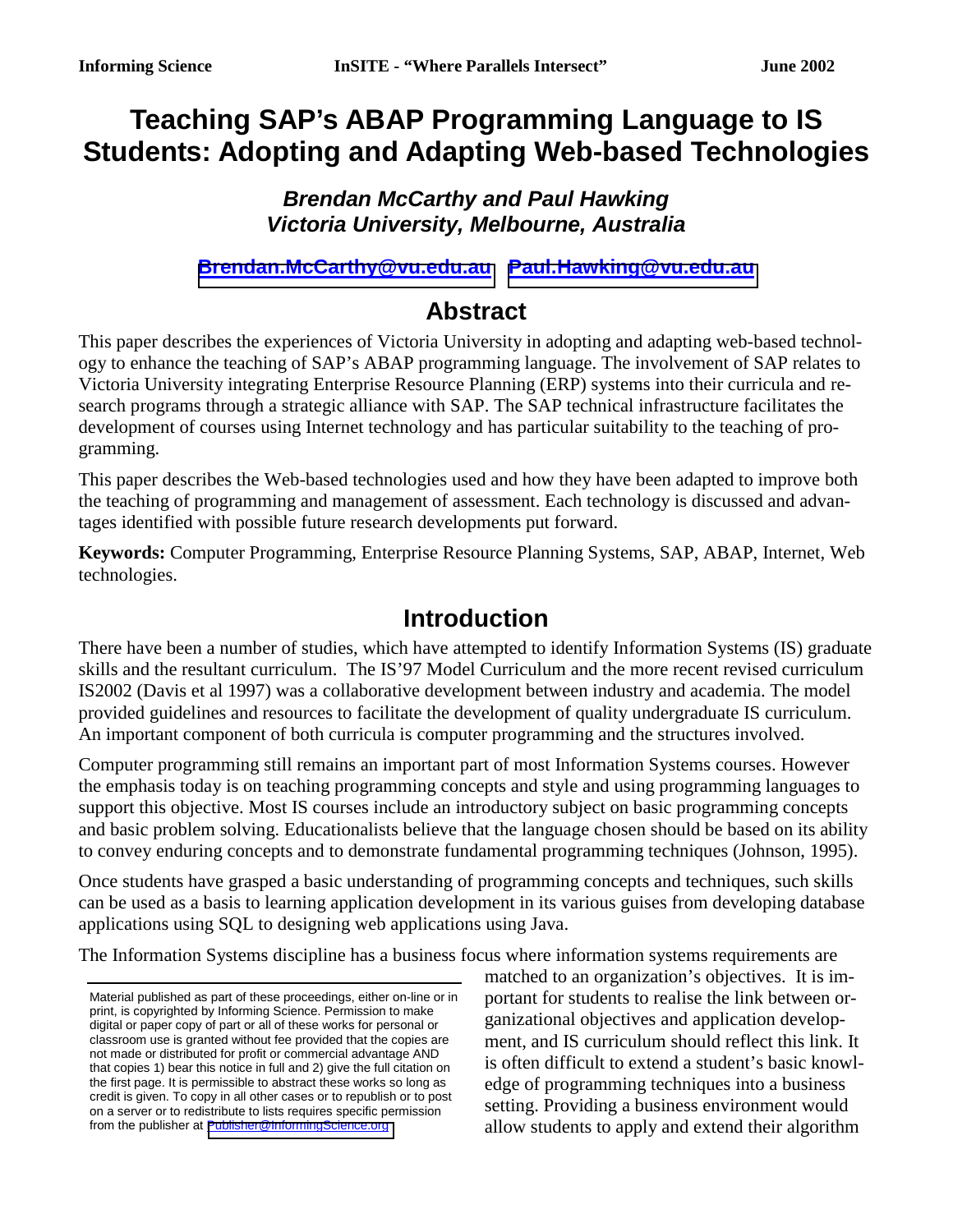Teaching SAP's ABAP Programming Language

and problem solving techniques, however such environments are not usually available to university students. We believe that our students' experience of learning programming in the SAP R/3 environment enhances their knowledge of business requirements.

SAP R/3 is a type of software classified as Enterprise Resource Planning (ERP) Systems software. ERP systems offer a solution that handles an enterprise's total information system needs in an integrated fashion. Such systems have seen a tremendous growth in the last decade in the US, Europe and Australian markets with emerging growth in the Asian region.

SAP is the leading ERP vendor with 30 percent of the market. Oracle and PeopleSoft follow with 14 and 7 percent, respectively (Gilbert 2000). SAP is the largest client/server and mainframe ERP software vendor. Approximately 350 companies in Australia use SAP. SAP has formed partnerships with universities around the world and part of that arrangement is the free provision of their software to universities for inclusion into their curriculum.

SAP R/3 incorporates its own unique programming language called ABAP. ABAP is an event-driven fourth-generation language. It is a language that is constantly evolving with recent releases incorporating object-oriented capabilities (ABAP objects). The robustness of the language is evident in the wide range of functionality and high performance capabilities within the R/3 system, allowing applications to process huge amounts of customer data (Kretschmer and Weiss, 1996). SAP R/3 provides an environment rich in tools for developing business applications using the ABAP programming language.

While ABAP is not one of the universally used programming languages like C or Java, it is an excellent language to extend students comprehension of programming concepts in a powerful business environment. Thus it is ideally suited to IS students.

# **Features of ABAP**

A number of features make ABAP a suitable language for students to learn programming concepts and develop programming skills. These features include:

- Embedded in the language is a subset of Structured Query Language (SOL) called Open SOL. Open SQL and the database interface of the R/3 system form layers between the Database Management System and the application program. This layered architecture enables the developer to concentrate on conceptual aspects rather than worry about things like memory management, pointer arithmetic or network issues (Kretschmer and Weiss, 1996).
- The language links to an integrated Data Dictionary containing type definitions and data structures that the developer can use in all programs. The Dictionary contains over 8000 table definitions, most related to the business modules of the SAP system. SAP provides development models to assist programmers understand concepts and develop skills. These models are realistic business models with the relevant database tables populated with huge amounts of realistic data. For example, the bookings table in the Airline Reservations model contains more than 53,000 records.
- The language is event-driven; that is, user actions and system events control the application's execution. Thus developers can develop complex interactive programs that support "drill-down" events.
- The language provides two techniques for defining subroutines: local and global. Global subroutines, called Function Modules, are stored in a central library and available to all programs. They use a standard interface for passing parameters and exemption handling. The Function Module library has efficient searching tools allowing developers to find appropriate modules to incorporate into their programs. SAP R/3 4.6 comes with over 98,000 Function Modules.
- The language uses the concept of internal tables, which provide a consistent mapping of persistent database tables into runtime objects. For example, the contents of a database table can be mapped into an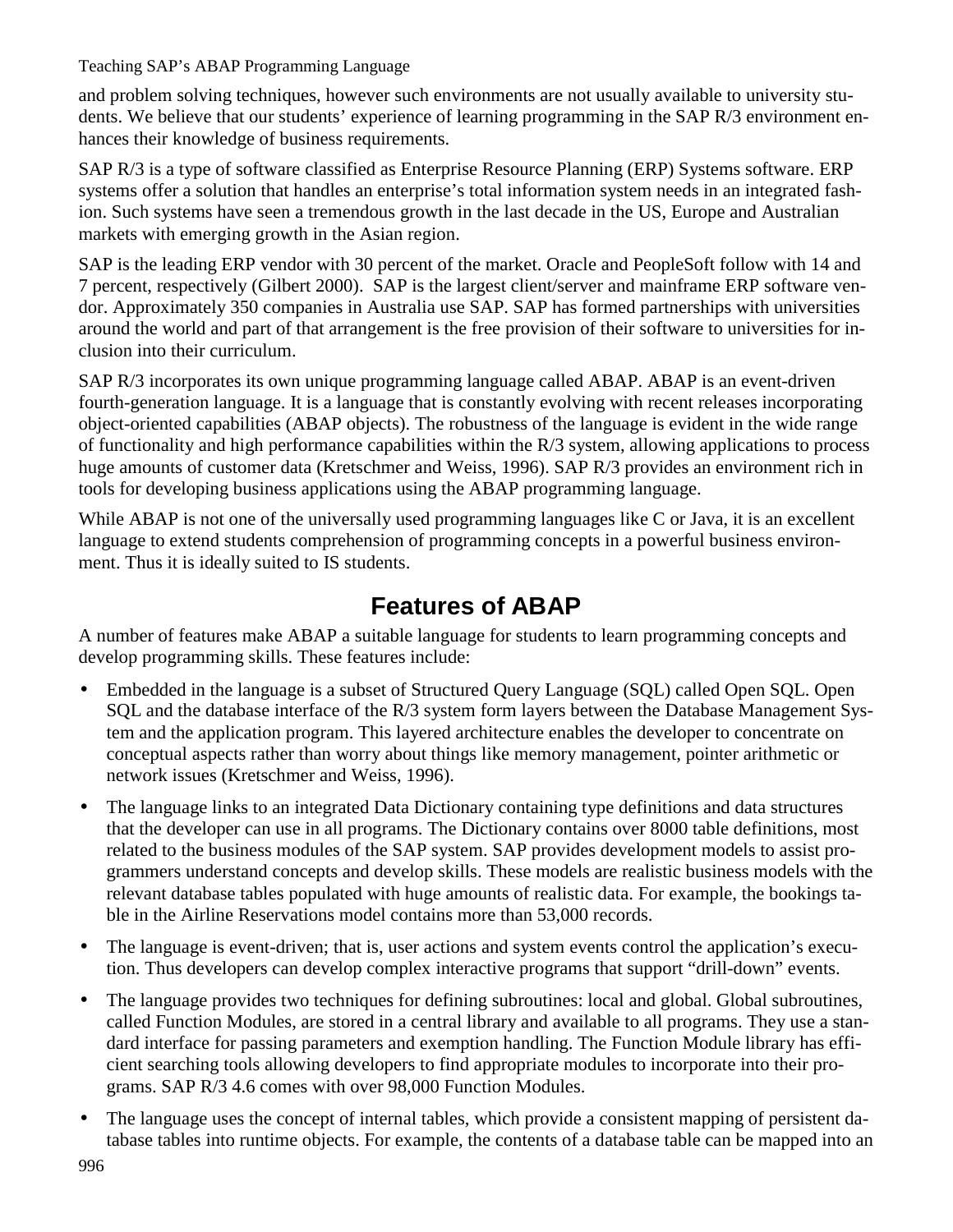internal table at runtime, so that the internal table is a snapshot of the database table itself (Kretschmer and Weiss, 1996).

• The language supports structured programming techniques.

SAP R/3 provides the "ABAP Workbench" containing a repository of development tools. These tools provide the developer with a range of functionality that covers the entire software development cycle (Refer to Figure 1).



*Figure 1: ABAP Workbench Tools (SAP Training Notes)* 

The most important tools for developing business applications are:

- **ABAP Editor** for writing and editing program code;
- **ABAP Dictionary** for processing database tables and retrieving global data;
- **Menu Painter** for designing the user interface (menu bar, standard toolbar, application toolbar);
- **Screen Painter** for designing screens (dynamic or screen programs) for user dialogs;
- **Function Builder** for displaying and processing function modules (subroutines with defined interfaces that are available throughout the system);
- **Class Builder** for displaying and processing central classes (Object-oriented objects)

The ABAP programming language supported by the SAP R/3 system is ideally suited to IS students to extend their understanding of programming concepts in a powerful business environment that cannot be matched with the environments made available in other programming languages.

# **ABAP at Victoria University**

ABAP was integrated into two programming subjects in 1999, one at undergraduate level and the other at postgraduate level. Since its introduction the numbers of students enrolled in both subjects has remained consistently high. One interesting observation is that each semester, on average, 10 per cent of enrolled students come from outside the School of Information Systems. Many are from the Faculty of Computer Science and we also have had a small number of students who enrol while undertaking studies from other universities. Refer to Table 1 for a summary of ABAP enrolments for 1999 to 2002.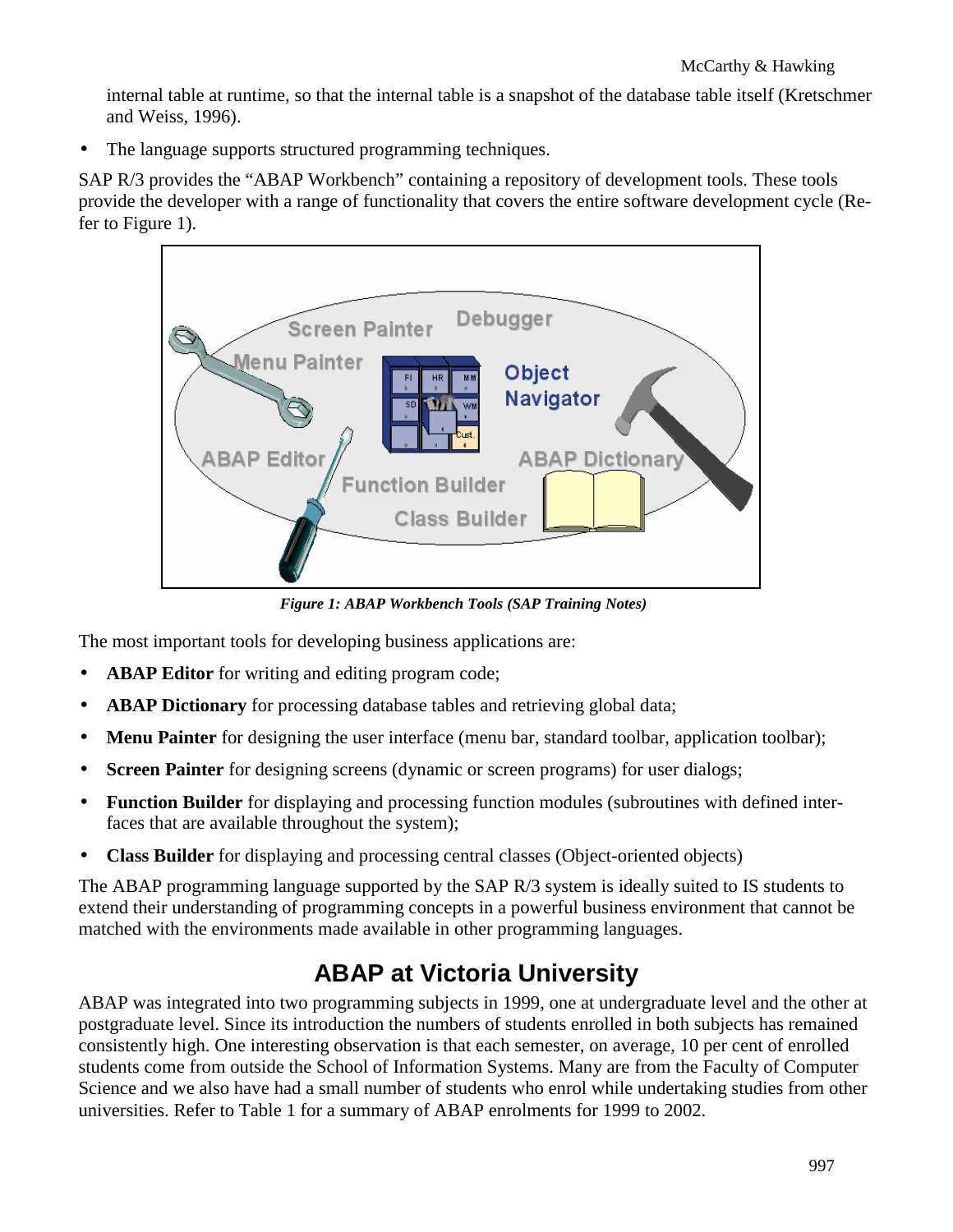| <b>ABAP Enrolments 1999 - 2002</b> |                                 |                                |              |
|------------------------------------|---------------------------------|--------------------------------|--------------|
|                                    | Undergraduate<br><b>Subject</b> | Postgraduate<br><b>Subject</b> | <b>Total</b> |
| 1999                               | 156                             | 88                             | 244          |
| 2000                               | 147                             | 72                             | 219          |
| 2001                               | 122                             | 73                             | 195          |
| 2002<br>Semester 1 only            | 49                              | 46                             | 95           |
| 2002 - Singapore                   |                                 | 20                             | 20           |
| <b>Total</b>                       | 474                             | 299                            | 773          |

*Table 1: Summary of ABAP enrolments 1999-2002* 

Assessment in both subjects is quite challenging with 3 practical assignments and two exams, one theory and the other practical. In addition the postgraduate students are required to do a research assignment on programming language development.

The consistently high enrolments indicate that this subject is quite popular. Student evaluations at the end of each semester support this. The massive resources provided by ABAP and the SAP R/3 environment is recognised by students as a valuable industry setting to develop their programming skills.

# **Web-based Technologies**

Teaching a programming language such as ABAP in the SAP R/3 environment does present both teaching staff and students with a number of difficulties. For staff there is the requirement for training, the long timeline for curriculum development and the management of student accounts and assessment. Not all these staff issues are addressed in this paper. For students there are the difficulties of gaining SAP access and the initial learning curve in working in the SAP environment.

We have addressed some of these issues by making use of some web-enabled technologies, which I will outline below.

#### *Application Service Provision*

An Application Service Provider is a third party service provider that supplies organizations with a complete solution to their computing needs (Robinson, 2000). Application Service Provision (ASP) is a technology that provides the necessary technological infrastructure and support to host a particular software product. This enables the clients of the ASP to remotely access the software via the Internet. One of the barriers for our students was accessing our SAP system outside university class times and the university environment. The ASP model combined with the infrastructure of the Internet provides a solution to overcoming this barrier.

Victoria University has configured one of its SAP servers to support the role of an ASP and provide access to SAP, not only to local students but also students enrolled in our offshore program running in Singapore. Students can access the SAP software via the Internet once they have installed the SAPgui software on their local PC's. This means students can access SAP at their leisure to work on programming exercises and assignments without the need to physically attend the university computer laboratories.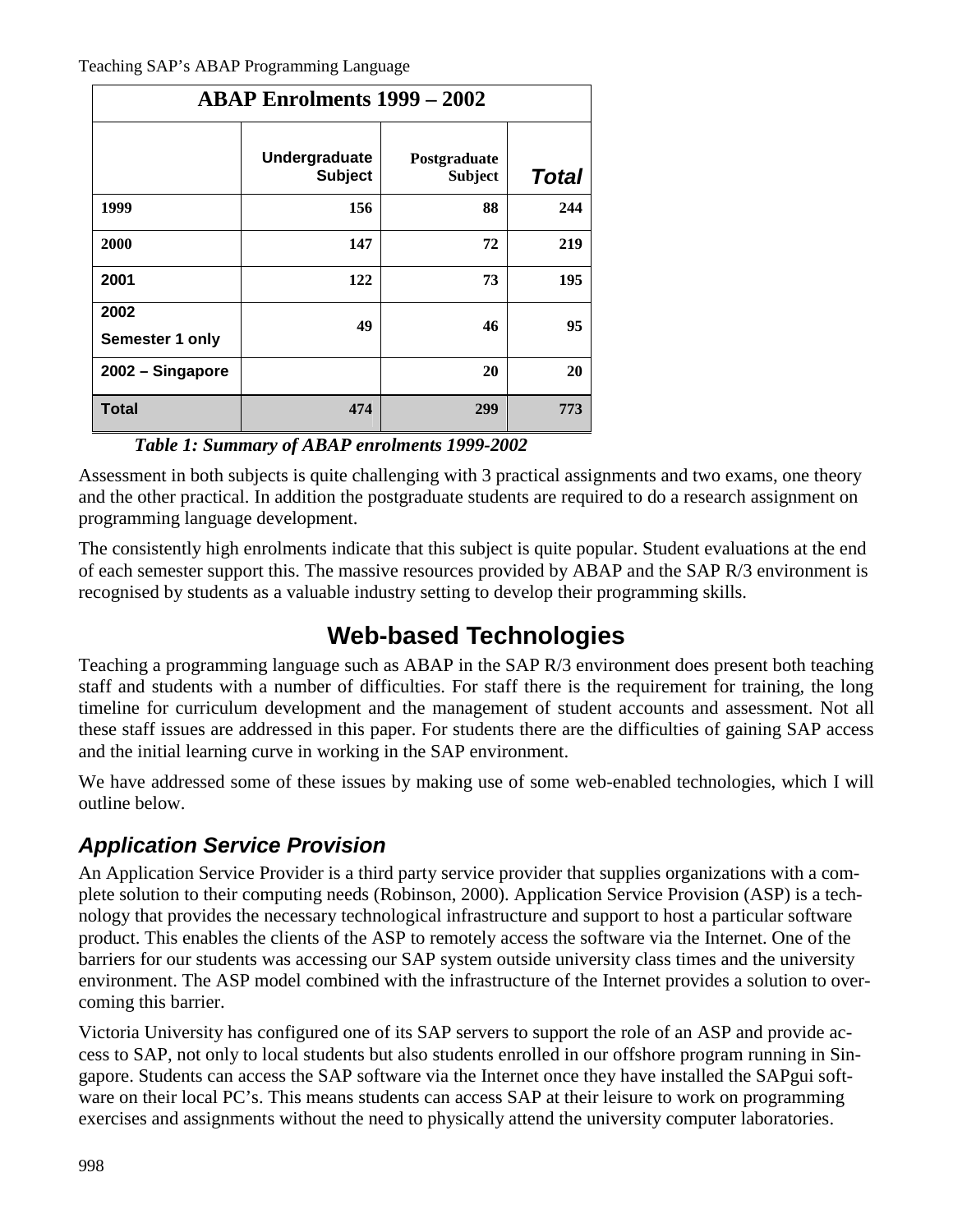### *Synchronous E-learning*

There is a growing trend amongst academics to use the Internet to increase access to educational materials in a variety of ways to support the learning process (Pather and Erwin 2000). The ASP enables access to the SAP system while the Synchronous E-learning technology provides access to the curriculum. The Centra Corporation has developed such technology. They have developed a suite of compatible, real-time Web collaboration products, content creation tools, and knowledge delivery systems. The Synchronous Elearning technology is Internet based and allows the two-way delivery of education in real time. Students are able to log into a virtual classroom based at Victoria University. They hear the lecturer's voice in real time while viewing lecturer controlled slides on their screens. If a student has a query, they can "alert" the lecturer via the Synchronous E-learning tool and the lecturer can then appropriately respond to the query. This two-way communication facilitates the interaction between the lecturer and student thus enhancing the learning process.

The technology allows lecturers to teach the necessary programming concepts and then demonstrate these concepts using the SAP system via the Synchronous E-learning technology. The lecture can also be recorded and replayed at a later stage, however this option does not support the advantages of two-way interaction. Once students have completed the lecture they can access the SAP system via the ASP to practice programming concepts that were covered in the lecture. This technology is most suited to distance learning and is being trailed this year in our offshore program running in Singapore.

### *Web CT*

Web CT is a web-based tool used as a single point of entry for students to access online material and media. It is used to supplement face-to-face teaching. The tool allows students to view and download subject outlines, assignments, past examination material and lectures and to execute e-learning modules. Students can submit assignments via the tool and then view their results once the assignments have been marked. Teaching staff can interact with students via a discussion board and chat facilities to enable students to discuss set tutorial questions and discuss issues they have encountered. Staff can also communicate with students by direct email links and global email facilities.

#### *iTutor*

This tool is used for developing interactive tutorials in a simulated SAP environment. It is an SAP product and we are able to use it as a result of the SAP University Alliance. iTutor enables the lecturer to record an action or programming sequence within the SAP environment and capture the screens involved to form the basis of a tutorial. After recording the tutorial, the iTutor Editor is used to edit the structure of the tutorial, define alternative paths, edit instructional texts and create additional supplementary descriptive texts. This facility allows educational concepts to be inserted into tutorials using tools such as PowerPoint. The computer-based tutorials enable students to combine programming theoretical concepts with the appropriate SAP ABAP screens and actions.

iTutor is a highly interactive teaching tool encouraging user involvement thereby increasing the learning retention rate. It can complement instructor-led education and is also suited to distance learning environments. Students can replay the tutorial as many times as necessary to understand demonstrated concepts.

iTutor lessons are placed on Web CT allowing enrolled students to execute these tutorials once they lave logged in. The Synchronous E-learning technology can be used for plenary sessions to reinforce the concepts covered and answer any questions coming out of the iTutor tutorials.

This tool has the added benefit of capturing and storing a lecturer's knowledge that can then be reused by others at a later stage either in a different subject or to assist if the lecturer is no longer available.